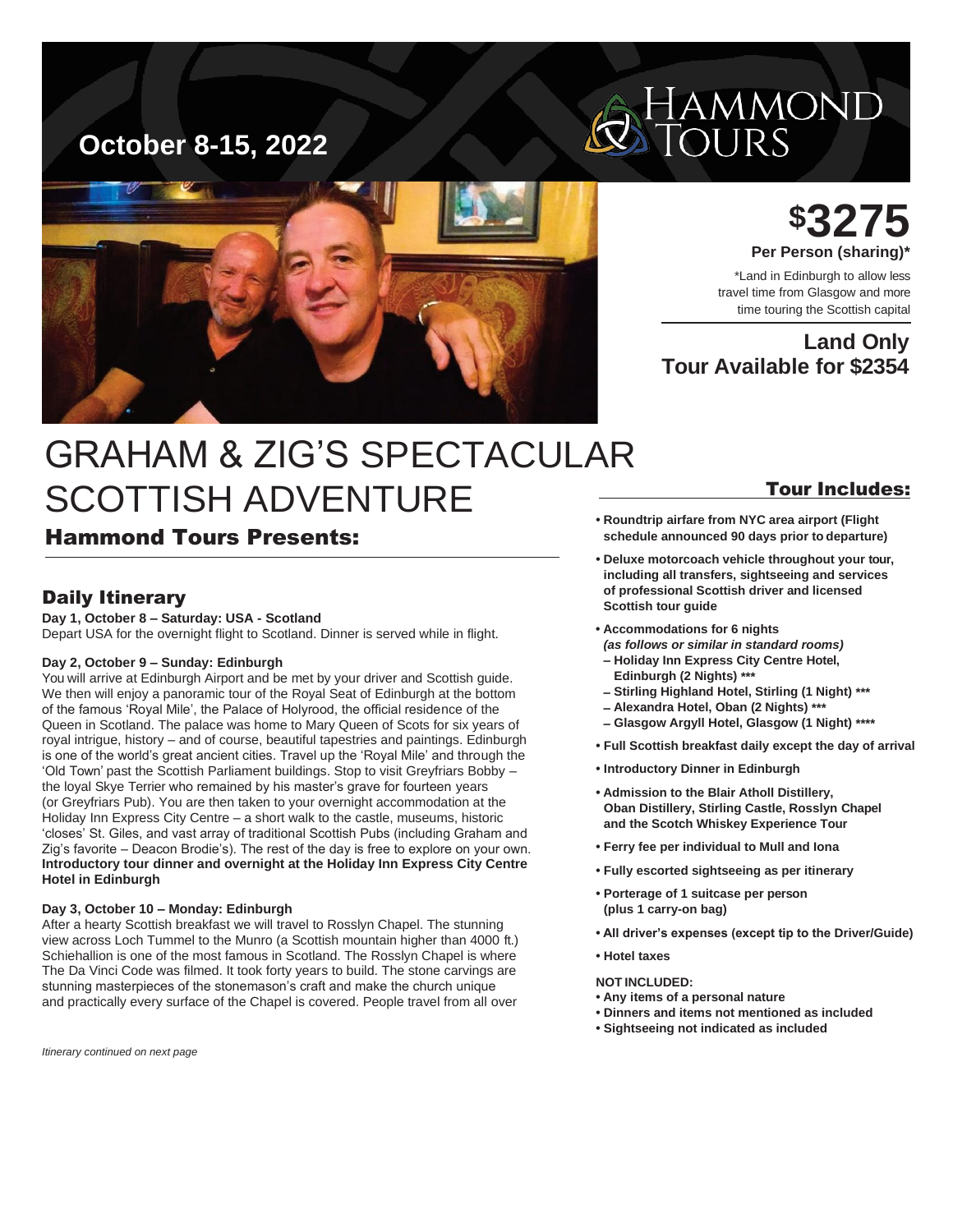the world to see the intricate carvings, and there are many different interpretations of their meanings. Myths, legends and Hollywood fiction writing have given Rosslyn a unique sense of mystery and wonder. Then it is onto visit the "Scotch Whiskey Experience" where we take the renown tour of the distillery. But first we take in the history and lovely scenery – past the Midlothian countryside, a well-kept Scottish secret. The Whisky Experience is a real experience (who knew?). We will enjoy a tasting and explanation of various malts and blended Scotch Whisky. It is an unequalled sensory trip into all things whisky, right in the heart of Edinburgh – near the storied "Castle on the Rock"! Learn about Scotch whisky production on a barrel car ride, taste a few dram, and visit the world's largest collection of Scotch Whisky! Some of you may want to visit the castle on your own while others may want to walk the ancient cobbled streets and shop. For those of you who are game – Zig and Graham's traditional "hike up Arthur's Seat" will be on the menu... 'Doon' the "Mile", past Holyrood Palace and Parliament, Holyrood Park and gardens, up the mountain to the most awesome of Scottish sites; Edinburgh, the Firth of Forth, the Forth bridge and a 360 degree vista of the surrounding southern and northern Highlands. A few evening jars at Deacon Brodie's for the craic, and a short-stagger to your hotel – rounds up a perfect Scottish day in the "Royal Burgh" (*pass the Tylenol and Pepto*). **Overnight at the Holiday Inn Express City Centre Hotel in Edinburgh**

#### **Day 4, October 11 – Tuesday: Edinburgh - Stirling**

After a full Scottish breakfast, the first part of the morning allows for one more brief peek at the city and a mid-morning departure to the "Heart of Scotland" – historic Stirling Castle – home the Stuart Kings and birthplace of Mary Queen of Scots. The Stirling region is a source of much national pride, being the setting for two of Scotland's most important battles for independence: William Wallace's victory over the King Edward's army took place at Stirling Brig (bridge), followed 17 years later by Robert Bruce's triumph over the English at Bannockburn. The tour of Stirling's intrigue-laden and reputed castle – steeped in history; home barracks to the British Army's famed "Argyll and Sutherland Highlanders" regiment. Around the castle you can walk to the ancient Abbey and burial grounds dating back to the 8th century. A visit to the Wallace Monument and Tower – with its unparalleled view of the historic "glen of battles" and surrounding mountain ranges, leaves one speechless, and breathless (post the climb up the tower ☺). Because of the 256 steps up the monument's tight stone staircase – this is for people in reasonable physical condition – therefore not for everyone. Due to this imperative, the fee for the monument-tower is 12 pounds extra; or free if you elect to take in a leisurely walk the grounds and views, or a visit to the information centre - food counter. Either choice, is spectacular, nonetheless. Stirling City and University – all built with local quarried stone – is unrivalled in all of Scotland. A few jars in the awesome hotel pub to debrief the day's events, is the craic for sure. **Overnight at the Stirling Highland Hotel**

#### **Day 5, October 12 – Wednesday: Stirling - Oban**

Scottish breakfast done – we now travel through the Highlands past the historic city of Perth on our way to the **Blair Athol Distillery** stands at the gateway to the Scottish Highlands in the picturesque town of Pitlochry, Perth shire. Set in open moorland south of the town, in the foothills of the Grampian mountains, Blair Athol's ancient source of water – the Allt Dour – flows through the grounds from the slopes of Ben Vrackie, contributing to the whisky's, mellow quality and smooth finish. Graham's favorite Highland location is the "Glen of Weeping" in the famed "Glen of Coe" (Glencoe) strath. Nothing compares to this hauntingly majestic view – dripping in Highland heritage and Clan history, home of the MacDonalds of Glencoe.

*"…cool was the snow that sweeps Glencoe and covers the grave o'Donald and cruel was the foe that raped Glencoe and murdered the House of MacDonald…"*

#### Road To The Isles – Oban

*"…Sure by Tummel and Loch Rannoch and Lochaber I will go By heather tracks wi' heaven in their wiles. If it's thinkin' in your inner heart the braggar's in my step. You've never smel't the tangle o' the Isles…"*

The "Road to the Isles" is best journeyed through the Argyll Highland Region and to the famed "Port to the Hebrides" – Oban. A common and recurring theme, on this our 11th tour of Scotland, is a visit to any of the Hebrides. Ferry rides to the Hebridean Islands are ever increasing in price – but cannot be ignored. Hence this perfect home base for the next two nights. This fishing/ferry port has the very best in seafood eateries. There are castles within a short walk, as well as the McCuaig circular monument on the hill overlooking the port and islands in the distance. What a town! One could stay here a month and not see it all in its natural splendor. **Overnight at the Alexandra Hotel in Oban**

#### **Day 6, October 13 – Thursday: Oban - Isle of Mull - Isle of Iona**

After another full Scottish breakfast today we will catch the ferry across to the statuesque Isle of Mull. This mountainous island rivals Skye in every aspect – rocky crags and shoreline, waterfalls, wildness and game, rivers and streams, seat of MacLean of Clan MacLean, strongholds, castles etc…but not the traffic we've seen the last few years in Skye. Here you will take in the scenery as you travel to Fionnphort to catch the little ferry across to the tranquil Isle of Iona – steeped in history and the birthplace of Christianity in Scotland – where you disembark to visit Iona Abbey: Founded by St. Columba in 563 AD, and the resting place of 48 Scottish Kings. Follow in the footsteps of St. Columba and 14 centuries of pilgrims; also burial place to Viking Lords, Irish Kings and Saints. Iona boasts of impossibly Caribbean-like turquoise waters, tropical trees, arctic flowers, dazzling beaches, hidden coves, ancient Celtic Crosses and monumentally sacred sites. This holy island will be etched in your memory forever! Wee shops of woolens, Barbour coats, tartan abound. Pubs, restaurants and "chippies' in Oban are nonpareil. **Overnight at the Alexandra Hotel in Oban**

#### **Day 7, October 14 – Friday: Oban - Glasgow**

*"… near the steep, steep side o' Ben Lomond, where in purple hue, the Heiland hills we view and the moon shinin' out frae the gloaming…"*

Today after breakfast, we return to Oban and visit the popular Oban Distillery where you can enjoy a highland Single Malt Scotch Whisky much different than Dufftown/ Speyside whiskies. Once you've seen the process – from barley to maturation – it's fair to say your appreciation will find new depths, or heights  $\odot$ . After Oban, we travel southwest and "take the high-road" to the Bonnie Banks of Loch Lomond, and the "Trossachs" – home to Rob Roy MacGregor, and Clans MacFarlane and Lamont. Here you will have the opportunity to make a brief stop in Luss to take in the stunning views of the Loch from the pier. There has been a settlement on this site since medieval times although much of the current village dates from the 18th and 19th centuries, having been developed to house workers from nearby slate quarries. Around Loch Long and over 'The Rest and Be Thankful' mountain to stunning Inveraray – seat of Clan Campbell and home to this year's world pipe band champions – The Inveraray and District Pipe Band. Take a wander around the Edinburgh Woolen Mill for a wonderful selection of traditional and contemporary knitwear, high street fashions and many gifts and souvenirs or browse some of the unique shops situated on the main street, especially the Loch Fyne Whisky Shop where you may even be offered a dram. That's right more whisky!! You may wish to stop at Brambles for refreshments and some home baking – or wee cuppa. Then it is onto Glasgow (in English: the green place), Scotland's largest city. Glasgow is a city of industrial revolution shipping and departure port of tens of thousands of immigrants to Canada and the USA as well as excellent shopping, restaurants, and traditional pubs. **Overnight at the Glasgow Argyll Hotel in Glasgow**

#### **Day 8, October 15 – Saturday: Scotland - USA**

Private group transfer (one transfer) to Glasgow or Edinburgh Airport for flight home!

*"...will ya no d'aw'a tae bide 'a wa, awn noo came back again..."*